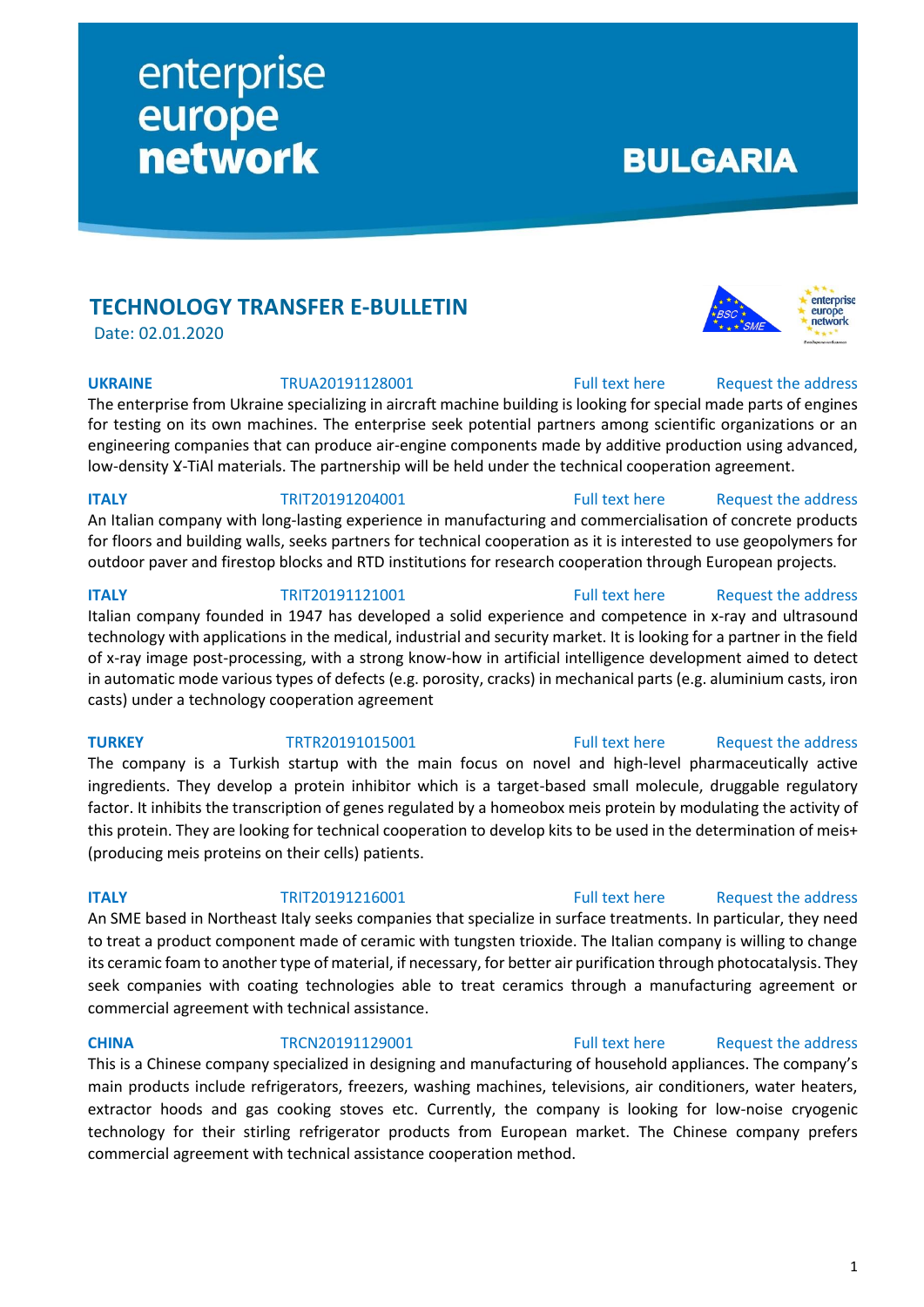### **ESTONIA** TOEE20191030001 [Full text here](https://een.ec.europa.eu/tools/services/PRO/Profile/Detail/bb19911c-33f5-4025-9462-a338d1bbf845) Request [the address](http://www.een.bg/index.php?option=com_rsform&formId=13)

The technology is offered by an Estonian SME focused on developing autonomous snow removal and cleaning robots. The self-driving autonomous cleaning robots are offered as a full service including installation, maintenance and 24/7 support. Automating the tedious and time-consuming tasks makes the cleaning operations more productive and cost effective. Open for commercial agreement with technical assistance or technical cooperation, e.g. for testing/piloting at startup campuses.

**ESTONIA** TOEE20191119001 [Full text here](https://een.ec.europa.eu/tools/services/PRO/Profile/Detail/14e616a5-5f85-42f7-b38a-ed7810886926) Request [the address](http://www.een.bg/index.php?option=com_rsform&formId=13)

Technology offered by an Estonian SME focuses on developing Smart City, Smart Road and Mobility related products. The intelligent roadside infrastructure unit utilizes artificial intelligence and sensors to collect data of its surroundings. It can predict the trajectories of road users to implement active safety measures and is a key enabling technology for autonomous mobility. Commercial agreement with technical assistance is sought after for piloting the technology in other locations.

**ESTONIA** TOEE20191119002 [Full text here](https://een.ec.europa.eu/tools/services/PRO/Profile/Detail/d890e141-4528-461f-a384-0bd81a0f2536) Request the address An Estonian SME has been working on plasma assisted technologies for industrial clients in the heat generation industry. Their lab-tested technology represents a multilayer device to harvest waste heat from the combustion chamber to create plasma without any additional energy to increase combustion efficiency. Commercial agreement with technical assistance and technical cooperation agreement are sought after to test and pilot the technology within industrial heating systems.

The Estonian technology SME develops unique Li-ion technology that enables building high capacity, low cost energy storage systems for domestic, commercial and industrial use. The company's innovative solution enables covering 100% of a household's heat and power needs from renewable sources. Commercial agreement with technical assistance is sought after for piloting the technology in different energy storage solutions.

**SPAIN** TOES20191028001 [Full text here](https://een.ec.europa.eu/tools/services/PRO/Profile/Detail/e9acc071-4fdf-447e-a85b-8d846580ec1f) Request [the address](http://www.een.bg/index.php?option=com_rsform&formId=13) A Basque (Spain) SME is developing a platform with software functionalities and blockchain technology that orchestrates transactions between each electric vehicle (EV) charging station in a simple way with maximum security and traceability. They are looking for partners who would engange in financial and technical cooperation agreements.

A Spanish research team specialized in the development of e-commerce protocols, has developed a novel blockchain-based technology to provide multiparty certified electronic delivery of data. It eliminates the involvement of Trusted Third Parties (TTP), usually an obstacle to extend those types of protocols, and guarantees compliance with the current European regulation. A company willing to implement the technology through a license agreement is being sought.

A Spanish biotechnological research institute offers expertise and equipment in synthetic biology on industrially relevant microorganisms (Fungi and Actinobacteria), omics analysis, isolation and characterization of microorganisms, protein purification and characterization, and process development of microbial high-value products. A research cooperation agreement with companies, research centres or universities is sought. Collaboration in European funding programs will be welcome.

# **ITALY TOIT20191118001** [Full text here](https://een.ec.europa.eu/tools/services/PRO/Profile/Detail/83b5be13-d942-4cfe-9c82-ddd24d2e657b) Request the address

This Italian company, based in Apulia region, is specialized in precision technologies, robotics and mechatronics. The company produces assembly lines for component and car manufacturers, from injectors to clutches and electric motors. Knowing that needs change quickly, the company provides flexible systems that can be easily reconfigured over time. The company seeks commercial agreements with technical assistance with primarily automotive companies.

## **ESTONIA** TOEE20191203001 [Full text here](https://een.ec.europa.eu/tools/services/PRO/Profile/Detail/5b7d2262-e47c-4cff-86fa-d9a285dae9cd) Request the address

## **SPAIN** TOES20191126001 [Full text here](https://een.ec.europa.eu/tools/services/PRO/Profile/Detail/c19b2ce4-4867-4e56-9950-027b52604023) Request the address

## **SPAIN** TOES20191205003 [Full text here](https://een.ec.europa.eu/tools/services/PRO/Profile/Detail/2d00982e-d414-4d8b-8233-fdf62e2c9b13) Request the address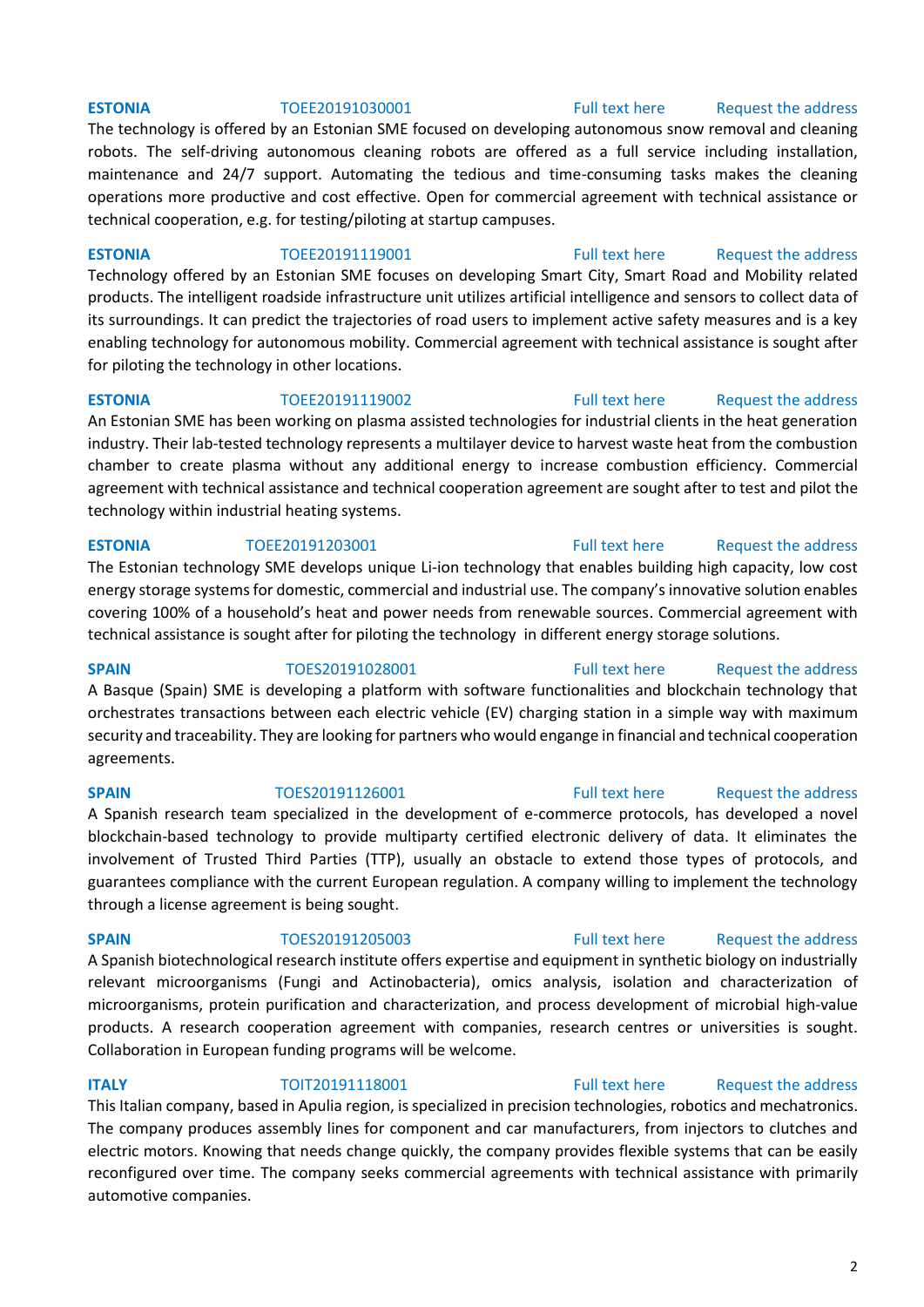## **SOUTH KOREA** TOKR20190812001 [Full text here](https://een.ec.europa.eu/tools/services/PRO/Profile/Detail/216a83d9-536f-4584-bd32-f9e03eac40ed) Request the address

A Korean company specialized in hybrid solar power generating solutions wishes to expand its overseas markets through the license agreement and commercial agreement with technical assistance. The CPV+PV combined solar module technology offers an effective, practical way to keep solar cell conversion efficiencies high while keeping semiconductor material costs down. Any organization in need of such a solution can be the company's potential client.

## **UKRAINE** TOUA20191201001 [Full text here](https://een.ec.europa.eu/tools/services/PRO/Profile/Detail/1fcb0ee6-ec2b-484d-abb9-29a09721f75b) Request the address

A Ukrainian University of Dnipro city offers the technology of continuous, safe and resource-saving gas production from natural gas hydrate deposits to produce an artificial methane mixture for use as an alternative energy source. Advantage is saving of resources, environmental safety, process continuity, ease of transportation in a hydrated state, improving the economic performance of the the extraction industry. The university is looking for partners to sign license or joint venture agreement.

**UKRAINE** TOUA20191203001 [Full text here](https://een.ec.europa.eu/tools/services/PRO/Profile/Detail/f14d51a9-05a7-4408-a1e5-0ea016b01f6c) Request the address A Ukrainian University offers a three-component method for determining the psycho-physiological and cognitive state of a human. The method solves the problem of diagnosis of cognitive dysfunctions in stroke and cerebral infarction, of neurodegenerative diseases, in traumatic brain injuries, of determination the cognitive features of the human in the systems of professional selection and vocational guidance. The university is looking for partners for joint research.

## **UKRAINE** TOUA20191204001 [Full text here](https://een.ec.europa.eu/tools/services/PRO/Profile/Detail/c56bce68-4f40-44bf-ba65-75897ca481cb) Request the address

A Ukrainian SME specializing in the development of solutions for e-mobility and industry 4.0 offers solution for an electric vehicle modular platform of various types and load capacities that allows the rational use of energy, weight and space. The SME is looking for partners to develop steering control system and integrated software under research cooperation agreement or financial agreement with investment partner to fund the prototyping and testing of the modular platform.

A Ukrainian university offers a software product for automated design of mining minerals based on geographic information technologies. The advantage is an increase in labor productivity during geological, design and mining operations, making more justified decisions, and higher mining efficiency. The University is looking for partners among mining companies to sign a license agreement or among design institutes to sign a research cooperation agreement.

## A Spanish SME, highly experienced in hydrography and offshore projects, has developed an autonomous surface vessel (ASV) for inspection of marine structures. This ASV provides a safer and cheaper alternative for obtaining marine data, as well as allowing the remote analysis of the data in real time. The company offers technical cooperation agreements and commercial agreements with technical assistance to companies interested in the use or exploitation of this ASV.

A German SME offers a software tool that consolidates data from available data sources and streams the data to the on-premise server in real-time using unique, machine learning architectures. It can be used to decide based on data, decrease scrap rate and help workers on the line. The company is looking for industrial partners in new sectors to further develop the software within the scope of a technical cooperation agreement or a commercial agreement with technical assistance.

## **LITHUANIA** TOLT20191211001 [Full text here](https://een.ec.europa.eu/tools/services/PRO/Profile/Detail/3edb948d-694e-4f4f-9d21-17ac8e0f5e68) [Request the address](http://www.een.bg/index.php?option=com_rsform&formId=13)

A Lithuanian company with over two decades of experience in specialized application software development is looking for system integrators and business management system developers that would be interested in adapting their innovative and easy-to-use software platform for system development, that is used for quick

## 3

# **UKRAINE** TOUA20191218001 [Full text here](https://een.ec.europa.eu/tools/services/PRO/Profile/Detail/4f57381c-3a5a-4bdc-8f4e-1df980461824) Request the address

# **GERMANY** TODE20191120001 [Full text here](https://een.ec.europa.eu/tools/services/PRO/Profile/Detail/40f6eaec-24e7-408c-91b9-639c0abc8e7c) Request the address

## **SPAIN** TOES20191202001 [Full text here](https://een.ec.europa.eu/tools/services/PRO/Profile/Detail/9cd8c880-1ce5-4de6-9a64-f1f8b6125c90) Request the address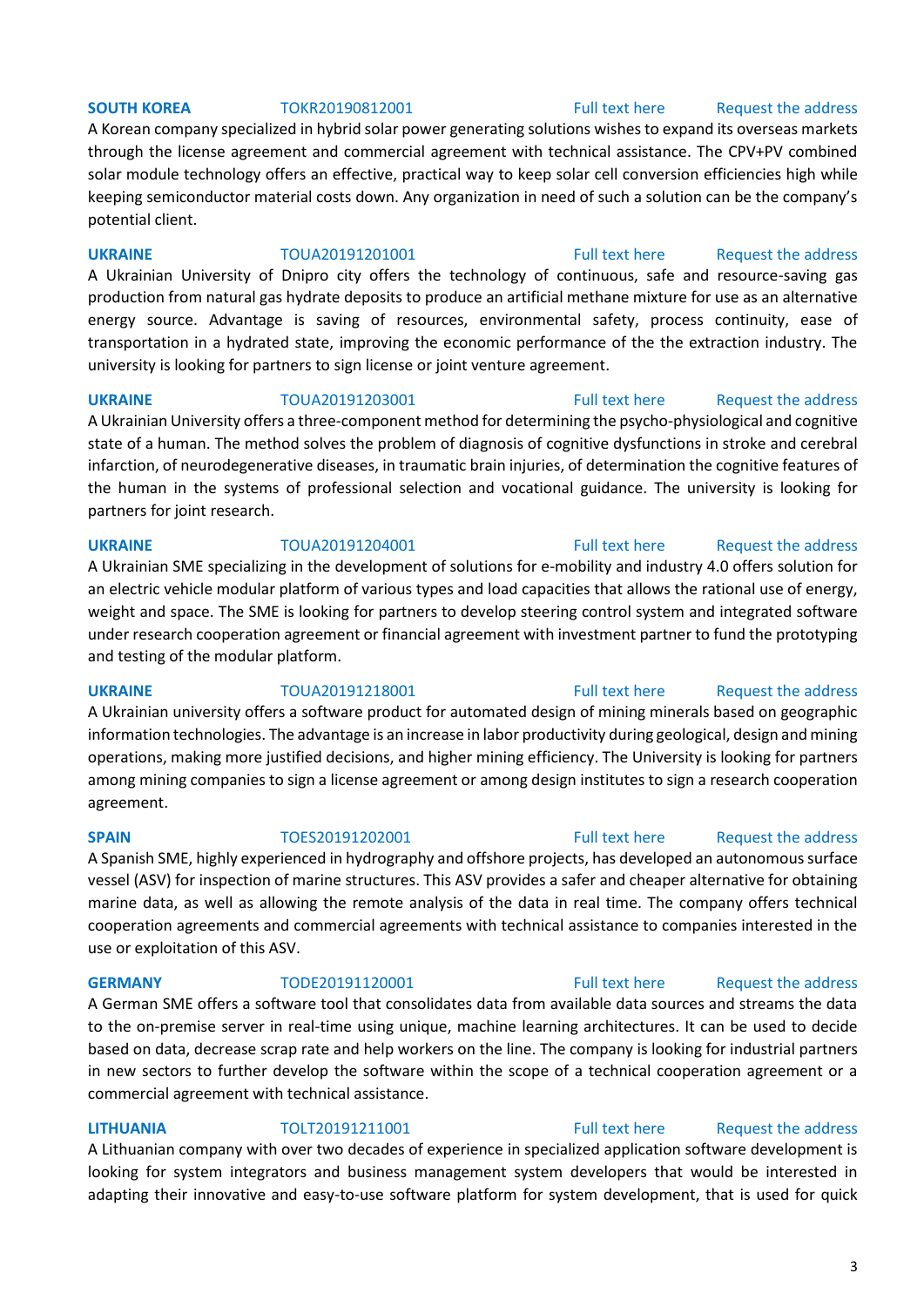development of information systems. The company is looking for commercial agreements with technical assistance.

**LATVIA** TOLV20190307001 [Full text here](https://een.ec.europa.eu/tools/services/PRO/Profile/Detail/283660bc-11f7-4e75-9f04-429d976a2bbc) [Request the address](http://www.een.bg/index.php?option=com_rsform&formId=13)  A university from Latvia has developed a technology for formation of thin wall concrete hulls that can be used in ceiling and roof constructions of buildings. University is offering commercial agreement with technical assistance to all interested parties.

**LATVIA** TOLV20190910001 [Full text here](https://een.ec.europa.eu/tools/services/PRO/Profile/Detail/d4dfb9d8-561a-426d-a33a-a6332c9d08e7) [Request the address](http://www.een.bg/index.php?option=com_rsform&formId=13)  An institute from Latvia has developed a technology for converting light radiation into electrical energy. Technology refers to electromagnetic radiation converters that convert light into electricity and can be used for high-efficiency solar cell manufacturing. Institute is looking for commercial agreement with technical assistance.

**LATVIA** TOLV20190910002 [Full text here](https://een.ec.europa.eu/tools/services/PRO/Profile/Detail/3fb20f1f-dec4-4201-a8d2-f3c7512dc014) [Request the address](http://www.een.bg/index.php?option=com_rsform&formId=13)  Latvian university has developed technology for monitoring and control of embedded sensors network. The technology is useful for object monitoring and automated decision making without human intervention. The designed software and wireless sensor types allow to monitor/control/manipulate motion, object's speed, direction, temperature, humidity, light, pressure, composition of the land, and other. The university is looking for commercial agreement with technical assistance.

**LATVIA** TOLV20190925002 [Full text here](https://een.ec.europa.eu/tools/services/PRO/Profile/Detail/ae6f3acb-278d-4627-8f1c-fec29a82c145) [Request the address](http://www.een.bg/index.php?option=com_rsform&formId=13)  A company from Latvia involved in bioreactor development and manufacturing in industrial scale for various applications offers a technology and bioreactors for bioleaching - metal extraction from ores through the use of living organisms. The company is offering commercial agreement with technical assistance. The desired cooperation partner can be SME involved in mining industry or R&D unit interested in development of new products and/or applications.

**UNITED KINGDOM** TOUK20191216001 [Full text here](https://een.ec.europa.eu/tools/services/PRO/Profile/Detail/ebc8019d-3ca2-4fdc-a0d9-0b34db38b76e) Request the address A UK company has extensive knowledge of pre/clinical drug efficacy screening experiments, vast omics datasets and bioinformatics, supporting discovery and validation of various links in oncology. Laboratory experiments bundled with cloud-based bioinformatics and novel patient data are on offer. Biopharma companies and consultants who need genetics-aided cancer research or clinical decision support for cancer treatment personalisation are sought for commercial agreements with technical assistance.

UK company has developed a state of the art technology that can increase farms' performance by boosting yields and decreasing water and energy costs as well as the other operational costs. They are looking for farmers or farmers union to test their technology in the field over commercial agreement with technical assistance. They are also interested in talking to investors for financial agreement that can help this product to go global markets.

A UK-based SME has developed a blood substitute based on their novel technology for self-assembly of fatty acid microparticles. The SME has shown this technology encapsulates haemoglobin and can be used in perfusion to maintain kidneys ex-vivo. The SME is looking to further develop this technology and is seeking partners with expertise in blood substitutes. It is envisaged that the partnership will take the form of a technical cooperation agreement or a license agreement.

## **UNITED KINGDOM** TOUK20191205003 [Full text here](https://een.ec.europa.eu/tools/services/PRO/Profile/Detail/9db9ec82-c051-4507-9ba7-f00b2ebb3284) Request the address

A UK-based SME has developed a novel antimicrobial corneal bandage based on a biocompatible polymer. Currently undergoing a clinical trial to generate data for CE marking the technology has been shown to be safe and efficacious. The SME is looking for an industrial partner for further work towards commercialisation with the partnership envisaged as a licensing agreement.

## **UNITED KINGDOM** TOUK20191002001 [Full text here](https://een.ec.europa.eu/tools/services/PRO/Profile/Detail/cd0750e7-cc7a-4b11-8148-9438d4692f84) Request the address

# **UNITED KINGDOM** TOUK20191206001 [Full text here](https://een.ec.europa.eu/tools/services/PRO/Profile/Detail/b57c500f-38d5-41e3-98e7-a84cd7d46c20) Request the address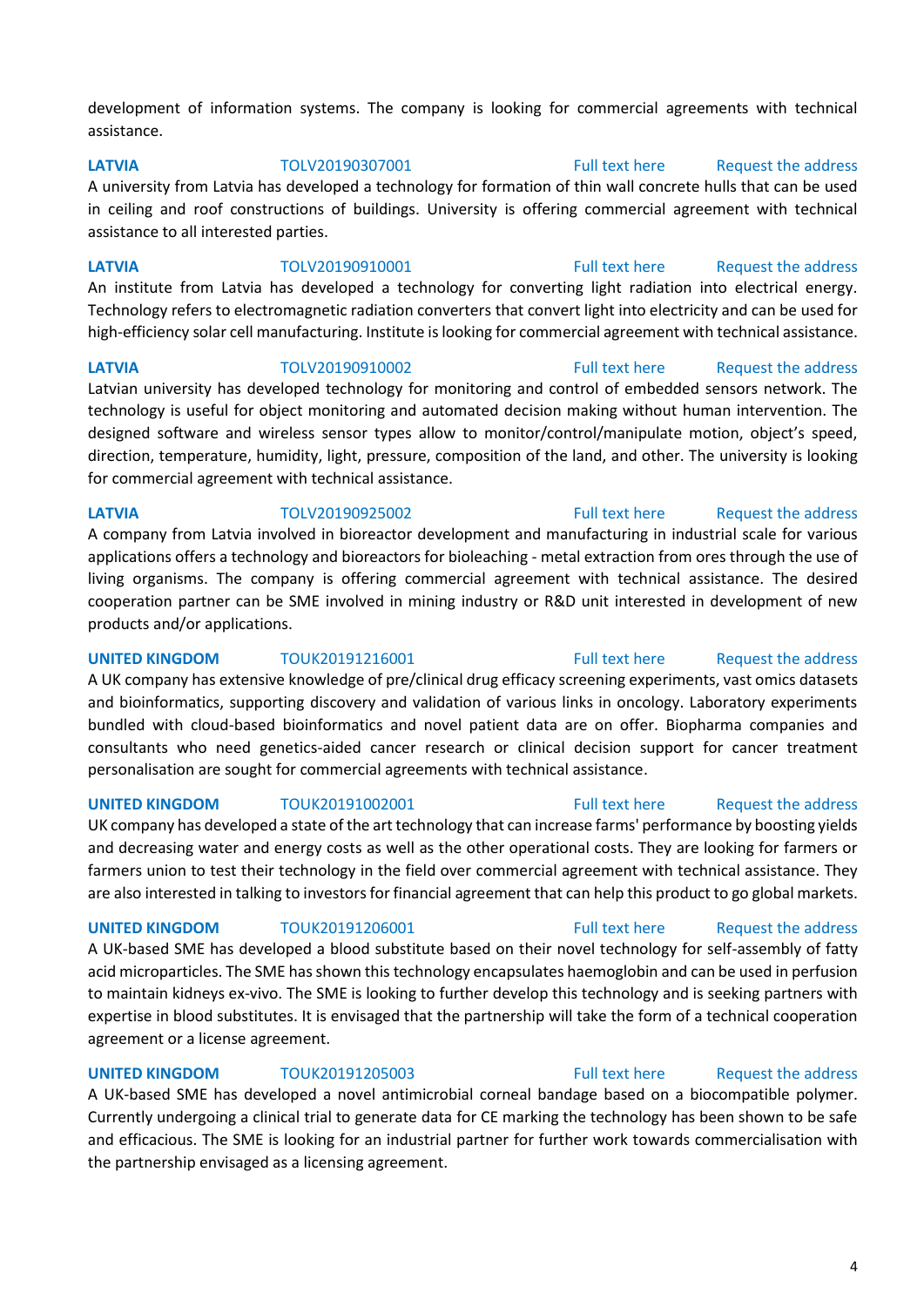## **UNITED KINGDOM** TOUK20191205001 [Full text here](https://een.ec.europa.eu/tools/services/PRO/Profile/Detail/50f2dd1f-f7fb-47c2-b395-4859d95759ea) Request the address

A UK-based SME has developed a novel biocompatible polymer material that acts as a scaffold for cell and tissue growth. This material is being developed for regenerative medicine application in skin, occular, joint and spinal cord. The SME is looking for industrial partners operating in regenerative medicine for further development. It is envisaged that the partnerships will take the form of research cooperation agreements or technical cooperation agreements.

## **UNITED KINGDOM** TOUK20191205002 [Full text here](https://een.ec.europa.eu/tools/services/PRO/Profile/Detail/70d7c1f6-199f-45a3-b7ba-dffaf2f803c5) Request the address

A UK-based SME has developed a wound dressing using a novel biopolymer material that is biocompatible, antimicrobial and easy to manufacture. They are looking to partner with a company operating in the healthcare and medical devices fields for further development and commercialisation of the wound dressing technology. It is envisaged that the partnership will take the form of a licensing agreement.

Slovak SME is offering a new seed coating method that makes use of superabsorbents, greatly enhancing a seed's ability to absorb (200-500 times its own weight) and release the captured water gradually in times of drought. As a result, crop seeds coated with this product have more moisture available to support the process of germination and the first phase of growth, resulting in higher yields per hectare. They seek partners for testing via technical cooperation agreements.

### **SPAIN** TOES20191129002 [Full text here](https://een.ec.europa.eu/tools/services/PRO/Profile/Detail/6ad0e0d7-80d4-4a37-a99c-b1dcfd1ad37c) Request the address

A Spanish research institution, in conjunction with two American universities, has discovered that the use of SHIP-1 inhibitors enhance the non-specific response of trained innate immune cells. This increased activity may offer an improved prophylactic treatment or prevention of subsequent infections by means of the enhancement of the memory and non-specific responses of trained innate immune cells. They are looking for partners, with not preferred location, to establish a license agreement.

**LATVIA** TOLV20191217001 [Full text here](https://een.ec.europa.eu/tools/services/PRO/Profile/Detail/b967031f-f47d-479c-bc53-2440a8e48829) Request the address A small Latvian electronics and ICT company offers advanced computer vision solutions for application in pig farms. The company offers thermal imaging and computer vision for identification of sick piglets and measurement of pig's weight from a distance using camera video streams. The company is looking for commercial agreement with technical assistance.

## **LITHUANIA** TOLT20191031001 [Full text here](https://een.ec.europa.eu/tools/services/PRO/Profile/Detail/8034369a-81fe-4b2c-8d02-43001f37601e) [Request the address](http://www.een.bg/index.php?option=com_rsform&formId=13)

Optical coatings laboratory at a scientific research institute in Lithuania is offering all-silica (or germanium) coatings for the operation in the spectral range from infrared to ultraviolet. A sputtering technology together with glancing angle deposition method is used to produce coatings with broad and novel properties. The institute is interested in technical cooperation agreement, as well as R&D cooperation or license agreements.

**ITALY TOIT20191209001** [Full text here](https://een.ec.europa.eu/tools/services/PRO/Profile/Detail/1fffe79d-9ebc-4783-bb42-75fb510fba51) Request the address

An Italian start-up offers e-learning service both as software developer and instructional designer. No ICT skill is required to create interactive learning experiences. The entire process can be completely customized to suit every need. The company is looking for collaboration in product and content development in healthcare, soft skills and hard skill training. They are looking for partners for technical cooperation and license agreement.

## **ITALY TOIT20191122001** [Full text here](https://een.ec.europa.eu/tools/services/PRO/Profile/Detail/fd5e77c2-2298-448b-a3aa-b89aa14fad55) Request the address

An Italian software developer with over 30 years of experience has developed an augmented reality (AR) solution to support field maintenance operators. Based on a mobile app (Android / IoS), it allows technical backoffice experts to interact with the field operator (video conference) both to assess the situation and to perform the required tasks. The company seeks system integrators, developers, end users for commercial agreements with technical assistance or licence agreements.

# **TURKEY** TOTR20190624001 [Full text here](https://een.ec.europa.eu/tools/services/PRO/Profile/Detail/f2431cf5-37aa-4d2d-850b-3261c02904d5) Request the address

A Turkish inventor has developed an agrochemical that is 100% organic which is an alternative to existing insecticides and is now looking for partners who are willing to cooperate under a license agreement.

5

**SLOVAKIA** TOSK20191128001 [Full text here](https://een.ec.europa.eu/tools/services/PRO/Profile/Detail/a7aaca4c-a092-47b8-8928-4533ab7ceae7) Request the address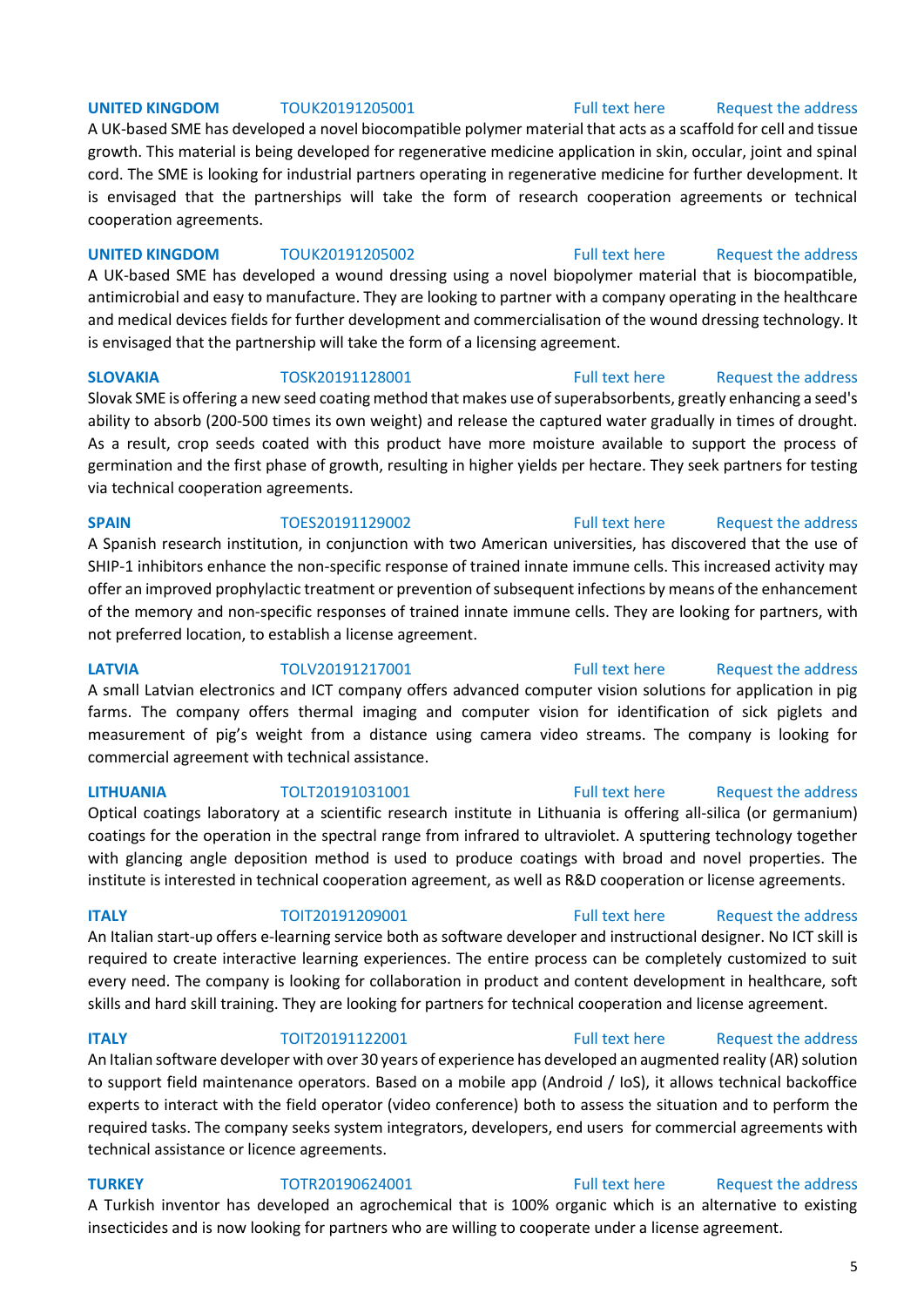## **UNITED KINGDOM** TOUK20191209001 [Full text here](https://een.ec.europa.eu/tools/services/PRO/Profile/Detail/8f3c017d-0be1-43e8-a31c-d8a4f7b36405) Request the address

The UK university has developed an innovative assay to measure the anti-fibrotic activity of test compounds and wishes to commercialise this under a licensing agreement, research cooperation agreement or technical cooperation agreement.

## **UNITED KINGDOM** TOUK20191209002 **Full text here** Request the address

A UK company has developed a hosted capability which enables secure interoperation of data from any source. System symmetry enables flexible relationships between sources applicable across multiple use cases. Gaining traction within intelligent built environments and integrated transport solutions, it is proven and is seeking new challenges. The company seeks private and government consultants and developers for licensing and technical cooperation agreements.

## **SPAIN** TOES20191205001 [Full text here](https://een.ec.europa.eu/tools/services/PRO/Profile/Detail/9ef724f7-9ecd-43c6-8b37-714d5b448d09) Request the address

Spanish biotechnological centre offers in vitro immunomodulatory assays for the characterization of probiotics, ingredients and active pharmaceutical ingredients, where parameters are measured (phagocytic or arginase activity, production of reactive nitrogen species or of different cytokines).Companies, research institutions and universities are sought to establish research agreements or technological cooperation. Proposals to be part of an international consortium of researchers will be welcome.

**SPAIN** TOES20191202002 [Full text here](https://een.ec.europa.eu/tools/services/PRO/Profile/Detail/bf4ef8e8-bfaa-4a05-a934-e8fabe64c675) Request the address Spain research institute, developing indoor air treatment technologies to reduce the need for ventilation in buildings, wants to develop a novel, cost-effective and environmentally friendly bioprocesses for the in-situ abatement of indoor air gas pollutants. Partnership requested are companies, universities and research institutes interested in developing new indoor air purification technologies, in order to achieve a technical or research cooperation agreement.

## **UNITED KINGDOM** TOUK20191202001 [Full text here](https://een.ec.europa.eu/tools/services/PRO/Profile/Detail/c15c7351-5bfc-4291-86ef-ed4c10d9bf29) Request the address A UK non-profit research organisation offers socio-economic expertise in working with communities, particularly in rural areas, in the topics of development, innovation and governance and using qualitative and quantitative methods in a consortium. They have experience in H2020 projects, working with industry, policymakers and different stakeholders implementing multi-stakeholder and multi-sector approaches. They are seeking a research cooperation agreement for the call DT-GOVERNANCE-05-2018-2019.

A French manufacturer of handmade biscuits with milk skin is looking for industrial companies from the agrofood sector interested in implementing a technology transfer about milk optimisation process in order to incorporate milk skin to their own recipes to improve the softness texture of their products. A commercial agreement with technical assistance is envisaged.

A German family-owned SME, located in the south of Germany, is working in the field of innovative materials. Over a period of eight years it has developed an advanced cooling system with an integrated energy harvesting function. This system is designed to cool and to generate electric energy at the same time. Furthermore, the system can be applied together with electronic systems, batteries and fuel cells. Partners willing to enter into a research or technical cooperation agreement are sought.

## **ITALY TOIT20191113001** [Full text here](https://een.ec.europa.eu/tools/services/PRO/Profile/Detail/e50eb703-9a5b-4838-8ccc-f4bf661ccf86) Request the address

An Italian company has developed a system and application that uses one's favourite music, not as a simple accompaniment for physical activity, but as a real-time guide to achieve training goals, matching music with pace frequency or heart rate. The Italian company is interested in finding companies or organisations as testers for the whole system and application through technical cooperation agreements, research or commercial agreements with technical assistance.

### 6

## **FRANCE** TOFR20191210001 [Full text here](https://een.ec.europa.eu/tools/services/PRO/Profile/Detail/f5ed892b-0871-47c0-9c08-4771465c33e4) Request the address

# **GERMANY** TODE20191016001 [Full text here](https://een.ec.europa.eu/tools/services/PRO/Profile/Detail/cee3641b-dce7-422a-8c71-9da18cd359ca) Request the address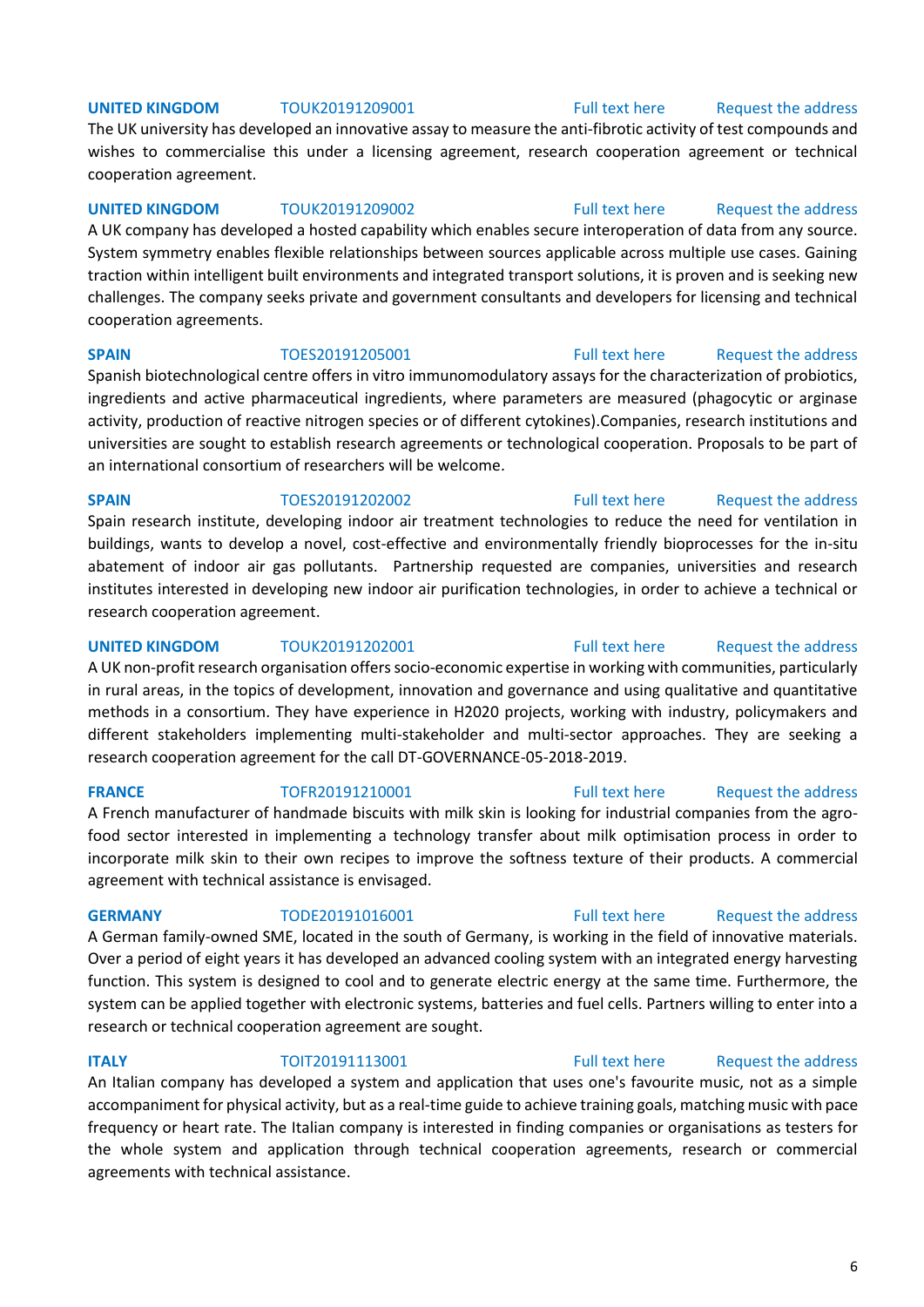### **GREECE** TOGR20191203002 [Full text here](https://een.ec.europa.eu/tools/services/PRO/Profile/Detail/3be76000-8b2b-4ed9-a1a6-20dd0147f76b) Request the address

A Greek NGO with years of expertise in open software, open data, open content, open standards and egovernment seeks public/private entities in the ICT and education sectors with R&D departments to co-develop open technology innovations in those sectors through a research cooperation or technical cooperation agreement.

**SWITZERLAND** TOCH20191216001 [Full text here](https://een.ec.europa.eu/tools/services/PRO/Profile/Detail/0d9fa021-5101-466e-8f54-68860d96538f) Request the address A Swiss university offers an efficient synthesis route to oxygen-isotope compounds. Oxygen isotopes are a helpful but expensive tool to trace chemical processes in pharmaceutical or chemical research. Chemical reactions with such isotopes should not waste any material. The proposed synthesis route uses minimal amounts of oxygen isotopes to make very effective oxygen transfer reagents. Industrial partners with interest to use or commercialise the technology are sought for licensing agreement.

### **THE NETHERLANDS** TONL20191127002 [Full text here](https://een.ec.europa.eu/tools/services/PRO/Profile/Detail/560323d8-d080-4c05-b9be-10ac1670855a) Request the address

A Dutch SME is a leading global provider of a silicon-nitride based waveguide platform technology to develop and produce photonic integrated circuits (PICs). Most important advantages are low propagation losses of the PIC, an extensive library with validated building blocks and low cost multi project wafer runs. The SME is interested in commercial agreements with technical assistance to Original Equipment Manufacturers and system integrators using PICs in applications.

**THE NETHERLANDS** TONL20191127001 [Full text here](https://een.ec.europa.eu/tools/services/PRO/Profile/Detail/c63383b6-348c-4e5d-aa8d-16becfdf9793) Request the address A Dutch SME is a packaging foundry for photonic integrated circuits (PIC). The SME offers packaging and assembly services for all major PIC platforms and is specialized in hybrid integration of chip-to-chip and fiber-tochip modules in scalable production volumes. The SME is interested in commercial agreements with technical assistance to Original Equipment Manufacturers and system integrators supporting the growing demand for PIC based modules.

**ROMANIA** TORO20191024001 [Full text here](https://een.ec.europa.eu/tools/services/PRO/Profile/Detail/ac74a608-0208-45e3-ab7a-346f912ea68c) Request the address A Romanian company developed a technology for sewer systems construction or other utilities that requires no workers inside the trench and no trench support shields. The solution consists in a robot and its additional equipment and accessories, specially designed to perform all task which are done by a worker inside the sewerage trench. The company seeks companies in the construction and civil engineering sectors to develop and utilize the technology, under technical cooperation.

## **SERBIA** TORS20191125001 [Full text here](https://een.ec.europa.eu/tools/services/PRO/Profile/Detail/ed27c328-66f1-41f4-afbc-07e94cc5e571) Request the address

Serbian IT startup company has developed a media tool enabling competitions on a Facebook page, like quizzes, questionnaires, and creating reports with user data/statistics of engagement. The tool aims to support marketing campaigns by increasing the number and activity of followers. It can be used without special training to quickly set competitions. The partners, usually PR agencies or SME's, are sought for either license agreement or commercial agreements with technical assistance.

**GERMANY** TODE20191209001 [Full text here](https://een.ec.europa.eu/tools/services/PRO/Profile/Detail/099395a5-f505-4cdb-b7df-77718c7424da) Request the address

A German university offers a process for producing knitted fabric with two different surfaces. The process is twice as fast as conventional methods. The invention is at technology readiness level 2. A prototype will be built. Licensees are sought to implement and further develop the solution.

**GERMANY** TODE20191206001 [Full text here](https://een.ec.europa.eu/tools/services/PRO/Profile/Detail/efe8b0b8-b7a2-4ad6-a822-a096fff2849f) Request the address

A German university offers a new method to degas blood extracorporeally, e.g. during surgery, via a cardiotomy reservoir on microporous hollow fibers. The method is very efficient and allows simultaneous oxygenation of the blood. Licencees are sought.